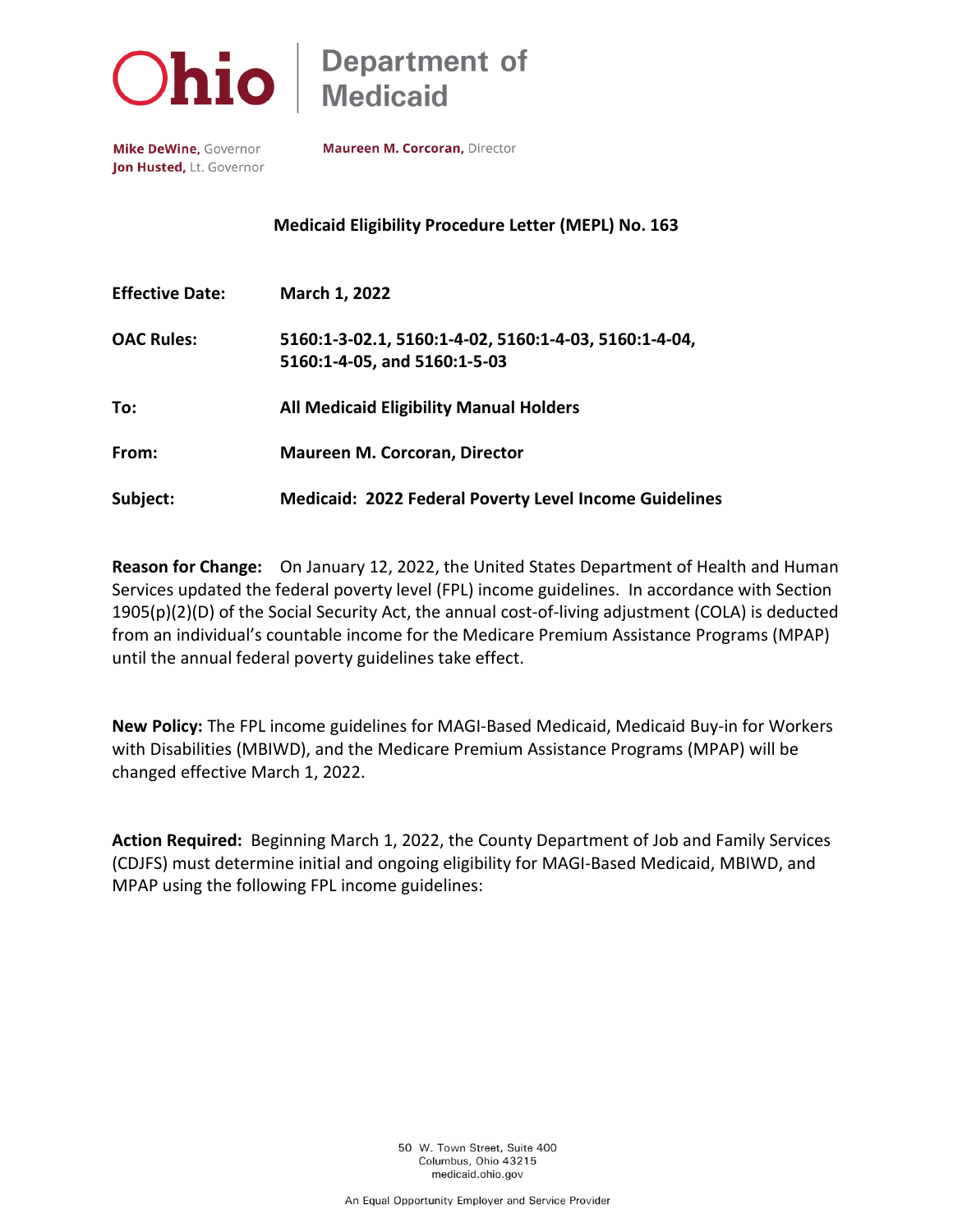| 2022 Monthly Federal Poverty Level Income Guidelines for MAGI-Based Programs |                                              |                                                                |                                      |                                             |                           |                                       |
|------------------------------------------------------------------------------|----------------------------------------------|----------------------------------------------------------------|--------------------------------------|---------------------------------------------|---------------------------|---------------------------------------|
| <b>Family</b><br><b>Size</b>                                                 | <b>Individuals</b><br>Age<br>19 or 20<br>44% | <b>Parent or</b><br><b>Caretaker</b><br><b>Relative</b><br>90% | <b>MAGI</b><br><b>Adults</b><br>133% | Coverage<br>for<br><b>Children</b><br>156%* | Pregnant<br>Women<br>200% | Coverage<br>for<br>Children<br>206%** |
| 1                                                                            | \$499                                        | \$1,020                                                        | \$1,507                              | \$1,767                                     | \$2,265                   | \$2,333                               |
| $\overline{2}$                                                               | \$672                                        | \$1,374                                                        | \$2,030                              | \$2,381                                     | \$3,052                   | \$3,144                               |
| 3                                                                            | \$845                                        | \$1,728                                                        | \$2,553                              | \$2,994                                     | \$3,839                   | \$3,954                               |
| 4                                                                            | \$1,018                                      | \$2,082                                                        | \$3,076                              | \$3,608                                     | \$4,625                   | \$4,764                               |
| 5                                                                            | \$1,191                                      | \$2,436                                                        | \$3,599                              | \$4,222                                     | \$5,412                   | \$5,575                               |
| 6                                                                            | \$1,364                                      | \$2,790                                                        | \$4,122                              | \$4,835                                     | \$6,199                   | \$6,385                               |

## **MAGI-Based Medicaid**

\*This standard is used for children **with** creditable insurance.

\*\*This standard is used for children **without** creditable insurance.

## **Medicaid Buy-in for Workers with Disabilities (MBIWD)**

Beginning March 1, 2022, the CDJFS must determine initial and ongoing eligibility for the MBIWD individual using the updated 250% FPL income guideline below:

| Individual Income Guideline 250% | \$2,832 |
|----------------------------------|---------|

Beginning March 1, 2022, the CDJFS must determine MBIWD premiums using the updated 150% and 450% FPL guidelines below:

| 2022 Monthly FPL Income Guidelines for Premium Calculation |                   |                   |  |  |
|------------------------------------------------------------|-------------------|-------------------|--|--|
| <b>Family Size</b>                                         | <b>MBIWD 150%</b> | <b>MBIWD 450%</b> |  |  |
|                                                            | \$1,699           | \$5,097           |  |  |
|                                                            | \$2,289           | \$6,867           |  |  |
|                                                            | \$2,879           | \$8,637           |  |  |
|                                                            | \$3,469           | \$10,407          |  |  |
|                                                            | \$4,059           | \$12,177          |  |  |
|                                                            | \$4,649           | \$13,947          |  |  |